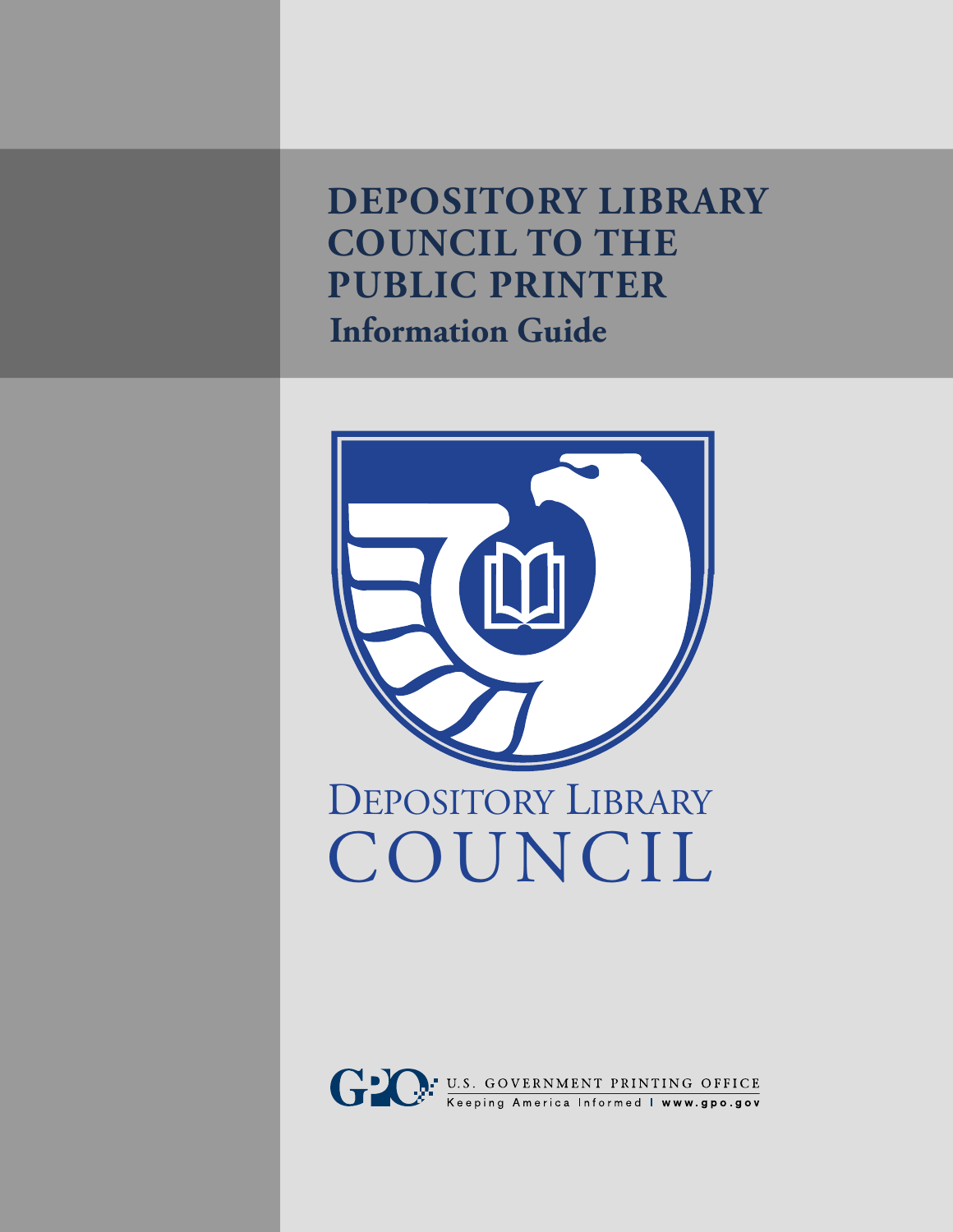## BRIEF HISTORY OF THE DEPOSITORY LIBRARY COUNCIL

The Depository Library Council to the Public Printer was established in 1972 and held its first meeting in February 1973. Its antecedents go back to 1963 when seven librarians were asked by the Public Printer to serve on an advisory committee on depository libraries. The original advisory committee was formed at the recommendation of the Senate Committee on Rules and Administration during its consideration of revised legislation on depository libraries. While the particular focus and role of the council has adapted over time, its central purpose has remained constant: to advise the Public Printer and the Superintendent of Documents on matters relating to the Federal Depository Library Program (FDLP).

Over the years, the Council has offered advice and recommendations on matters relating to the indexing, classification, cataloging, distribution, format, storage, utilization, and administration of depository material. Council also has advised the Public Printer on information policy issues affecting depository libraries and the Federal Depository Library Program.

### TABLE OF CONTENTS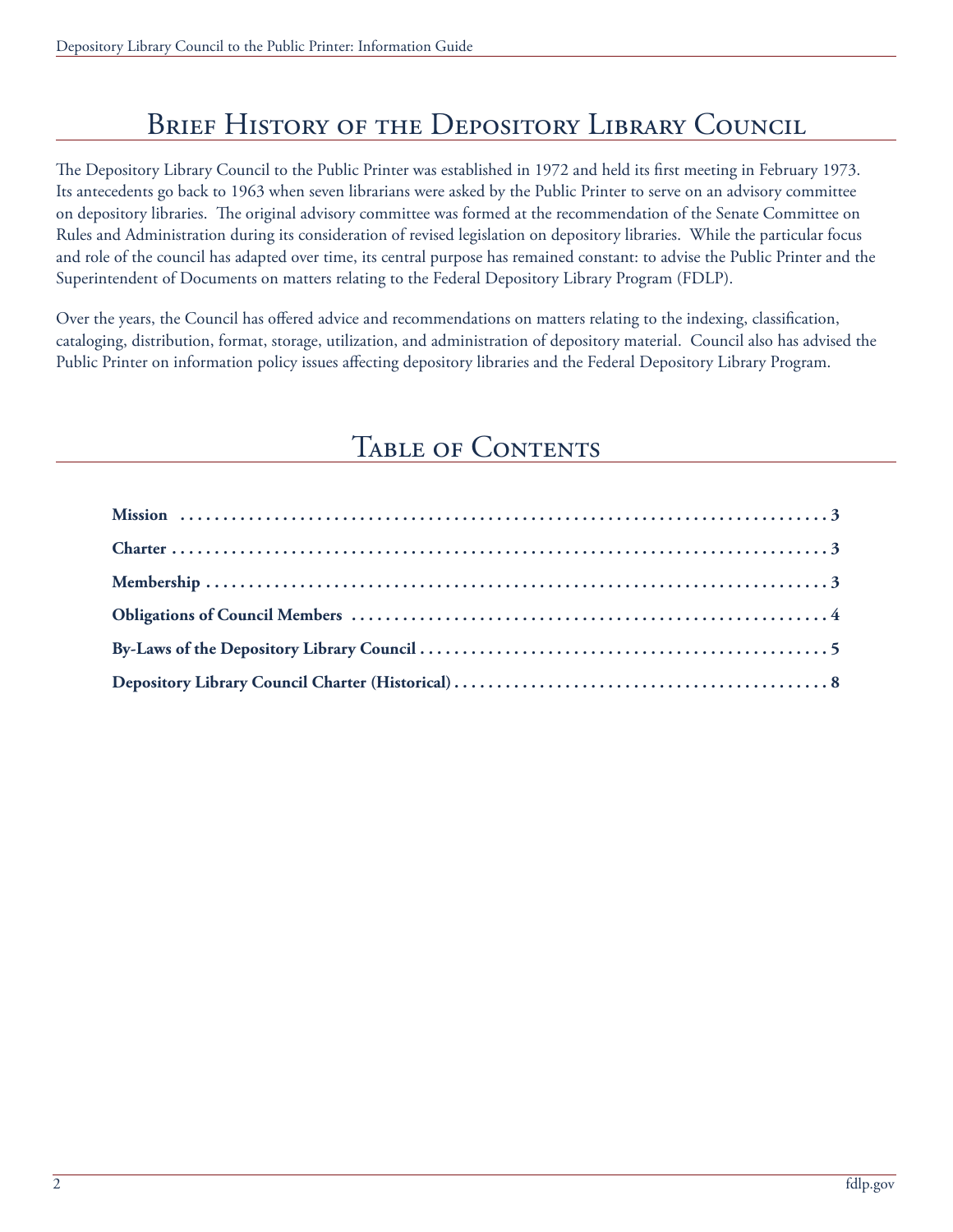# <span id="page-2-0"></span>Mission

To assist the Government Printing Office (GPO) in improving public access to government information through the Federal Depository Library Program (FDLP) and optimizing resources available for operating the Program.

*Revised and adopted by Council on October 18, 2010*

## **CHARTER**

The purpose of the Depository Library Council to the Public Printer is to provide advice on policy matters dealing with the Federal Depository Library Program as provided in Title 44, U.S.C. The primary focus of Council's work will be to advise the Public Printer, the Superintendent of Documents, and appropriate members of GPO staff on practical options for the efficient management and operation of the FDLP.

The Depository Library Council shall be structured to provide the Public Printer with a diverse range of opinion and expertise. Additionally, it shall represent a cross section of the various types of libraries in the Federal Depository Library Program. In order to meet this goal, at least half of the Council's members shall work in Depository Libraries and have experience providing services for Government information.

*Revised and adopted by Council on October 18, 2010*

## **MEMBERSHIP**

The Depository Library Council shall consist of fifteen members appointed by the Public Printer. The Council shall meet a minimum of twice each year with the meetings approximately six months apart (hereafter referred to as the spring and fall meetings). New members shall be appointed prior to the spring meeting and their term shall begin on June 1. Members shall serve three-year terms, with five members retiring each year on June 1 and five new members entering. Vacancies on the Council will be filled in cases where the remaining term is at least 1-1/2 years. All appointments to Council will be made by the Public Printer after consideration of recommendations from Council, library associations, and others as deemed appropriate by the Public Printer. Members may be appointed for additional terms.

Each fall, members of the Depository Library Council shall select a Chair-elect of Council. The Chair-elect shall assume the office of Chair immediately following the next spring meeting. Members of Council may serve more than one term as Chair. The Chair shall preside over all meetings of Council, shall be responsible for the agendas for the fall and spring meetings, shall appoint such committees as necessary to carry out the duties of Council, and shall serve as direct liaison between Council and the Public Printer. In the absence of the Chair, these duties shall be carried out by the Chair-elect or in absence of the Chairelect by a designate appointed by the Chair.

At the spring meeting, members of the Depository Library Council shall select a Secretary of Council. The Secretary shall serve for one year and assume office prior to the fall meeting of Council. The Secretary may serve more than one term of office. It is the responsibility of the Secretary to coordinate the preparation of a summary report of each meeting for distribution to the Federal Depository Library community. The Secretary also shall summarize any decisions or actions taken during conference calls and handle correspondence and other record keeping at the request of the Chair. In the absence of the Secretary, the Chair shall appoint a member of Council to serve in that capacity.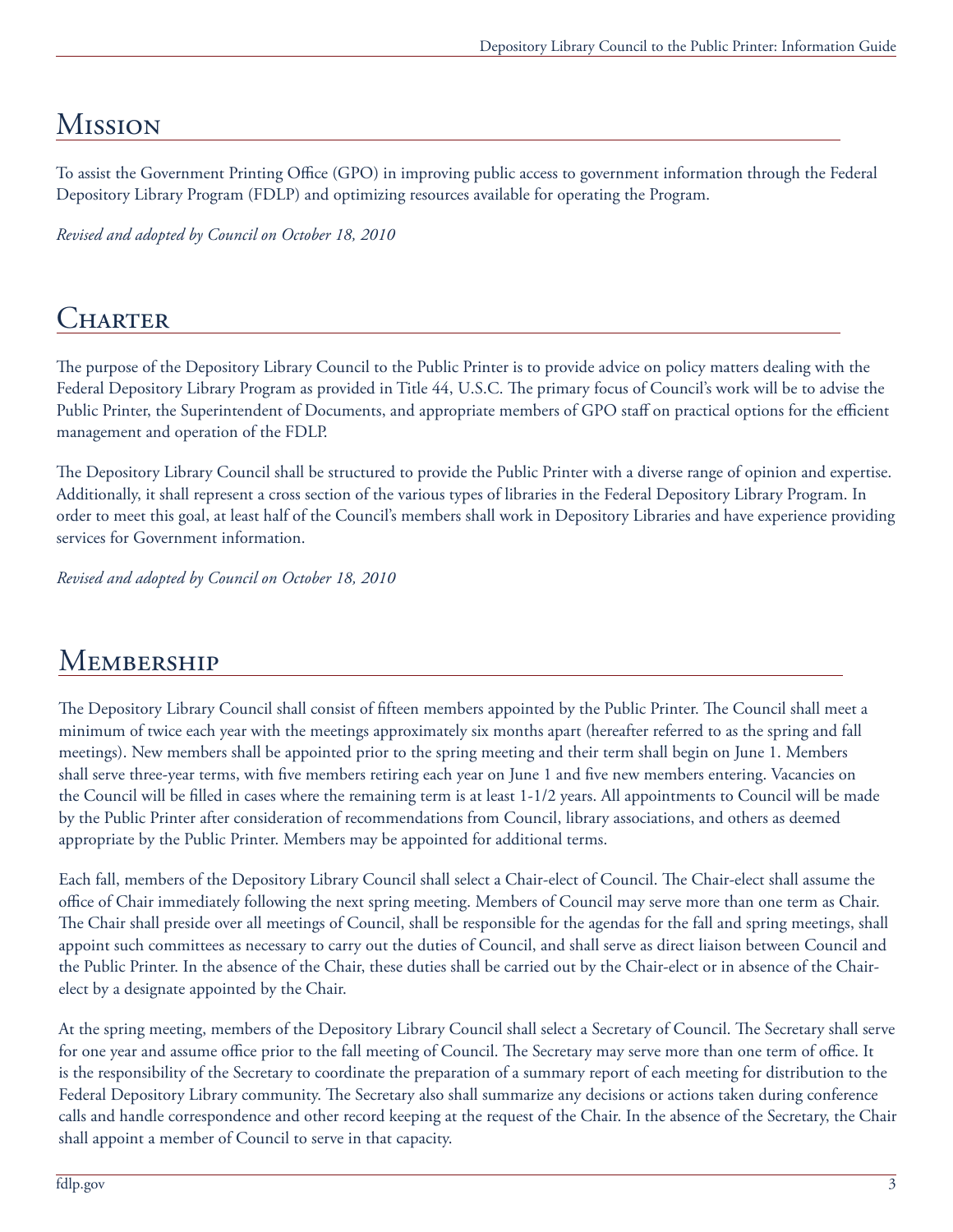<span id="page-3-0"></span>Notice of official meetings of the Depository Library Council shall be published in the Federal Register and communicated to members of Council at least 30 days prior to the meeting date. All such meetings will be open to the public.

*Revised and adopted by Council on October 18, 2010*

### Obligations of Council Members

#### **Members of the Depository Library Council (DLC) are expected to:**

Attend if possible an orientation for new Council members; Attend DLC/FDLP conferences and meetings, held twice per year (spring and fall); Participate in conference calls (usually on a monthly basis); Participate in committee work and other DLC assignments as needed (e.g., respond to requests for feedback from GPO).

GPO will pay travel costs for DLC members for attendance at DLC/FDLP meetings and the orientation session.

Please note there may be potential outside work depending on the topic at hand.

*Revised and adopted by Council on October 18, 2010*

### AMENDMENTS TO THE CHARTER

This document may be modified by the Public Printer or by a majority vote of Council.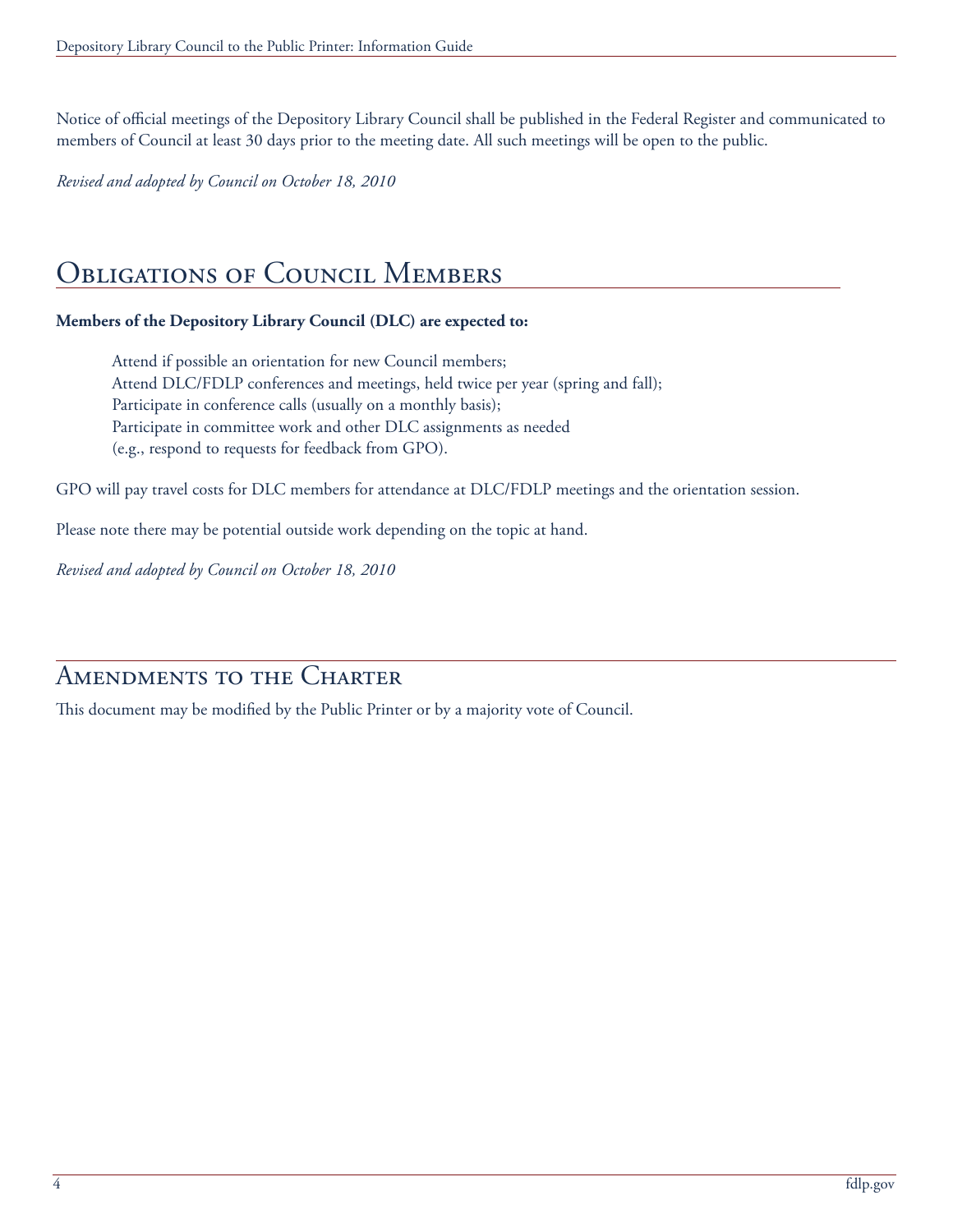## <span id="page-4-0"></span>By-Laws of the Depository Library Council

### Article I – Name

The name of this organization shall be the Depository Library Council to the Public Printer.

### Article II – Purpose

The purpose of the Depositor Library Council to the Public Printer shall be to advise the Public Printer and the Assistant Public Printer (Superintendent of Documents) on matters dealing with the Depository Library Program. Specifically:

- a. Needs of depository libraries relative to Government publications.
- b. Cataloging and indexing of documents.
- c. Shipping and handling publications.
- d. Availability of publications to patrons and the public.
- e. General administration of the program.

#### ARTICLE III – MEMBERSHIP

Section 1 – General Membership. The Membership of the Depository Library Council shall consist of not more than 15 members of the Library community appointed by the Public Printer. The Public Printer and the Assistant Public Printer (Superintendent of Documents) are ex-officio members.

Section 2 – Membership Makeup. At least five of the members of the Council shall be persons who work full time with government documents in a depository library.

Section 3 – Term of Office. The members shall serve three years; five retiring each year and five entering each year, and members may be reappointed for a second term.

Section 4 – Vacancies. Vacancies on the Council will be filled from persons recommended by the formal library associations and regional librarians.

Section 5 – Alternates. A member of the Council may designate a non-voting alternate to serve as an observer in his absence.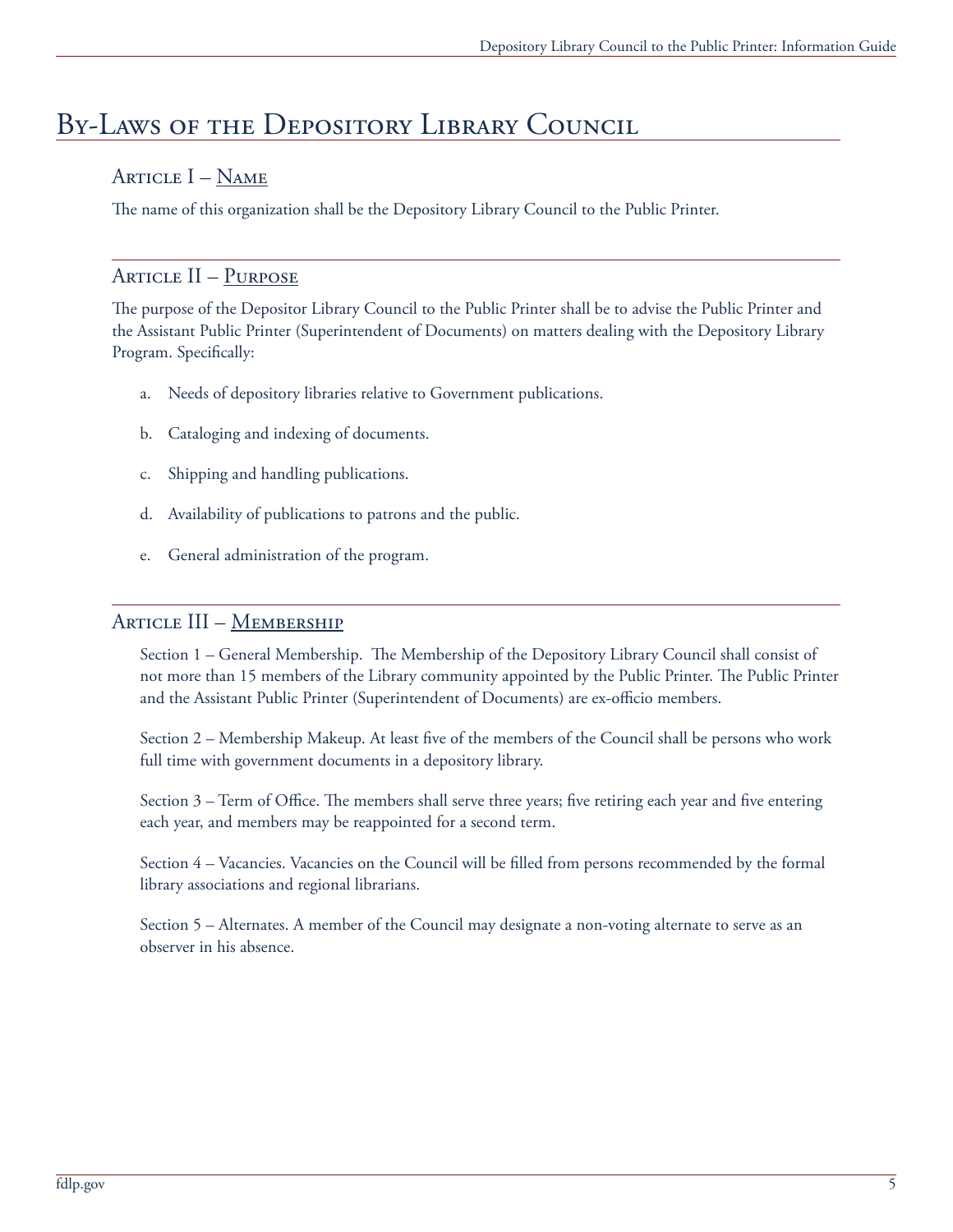## By-Laws of the Depository Library Council

#### ARTICLE IV - OFFICERS OF THE COUNCIL

Section 1 – Officers. The Officers of the Council shall be a Chairman, Vice Chairman and a Secretary. Term of office of the Chairman, Vice Chairman and Secretary shall be two years. The incumbents of these offices may succeed themselves in office for no longer than two additional terms.

Section 2 – Selection of Officers. The Chairman and Vice-Chairman will be nominated by the Council and confirmed by the Public Printer. The Secretary will be appointed by the Chairman.

#### ARTICLE V – DUTIES OF THE OFFICERS

Section 1 – Chairman. The Chairman shall preside over meetings of the Council. He will have the duty of organizing the Council. He shall appoint such committees as necessary to carry out the duties of the Council. He shall serve as direct liaison between the Council and the Public Printer.

Section 2 – Vice- Chairman. The Vice-Chairman shall perform all acts and duties ordinarily required of the Chairman in the absence of the Chairman. Should the Chairman and Vice-Chairman be absent from any meeting, the Council shall select form the number a person to act as Chairman for that particular meeting.

Section 3 – The Secretary. The Secretary shall arrange for the preparation of records of meetings and proceedings. The Secretary shall further handle all official correspondence of the Council and each notice of meetings and keep all other records of the Council.

#### Article VI – Meetings

Section 1 – Regular meetings. There will be at least two meetings, one during or just following a semiannual meeting of the ALA and the second when and where designated by the Public Printer.

Section 2 – Additional meetings. The Chairman may call additional meetings upon the written request of the Public Printer or a written request of eight or more members of the Council.

Section 3 –Notice of meetings. Notice of meetings shall be mailed to the membership at least 30 days before the date of each meeting, and notice will be published in the Federal Register.

Section 4 – Open meetings. Meetings of the Council will be open to the public.

#### Article VII – Reports

Section 1 – Reports of meetings. The secretary will prepare a report of each meeting for the signature of the Chairman and the Public Printer. A synopsis of the action taken by the Council at the meeting will be included.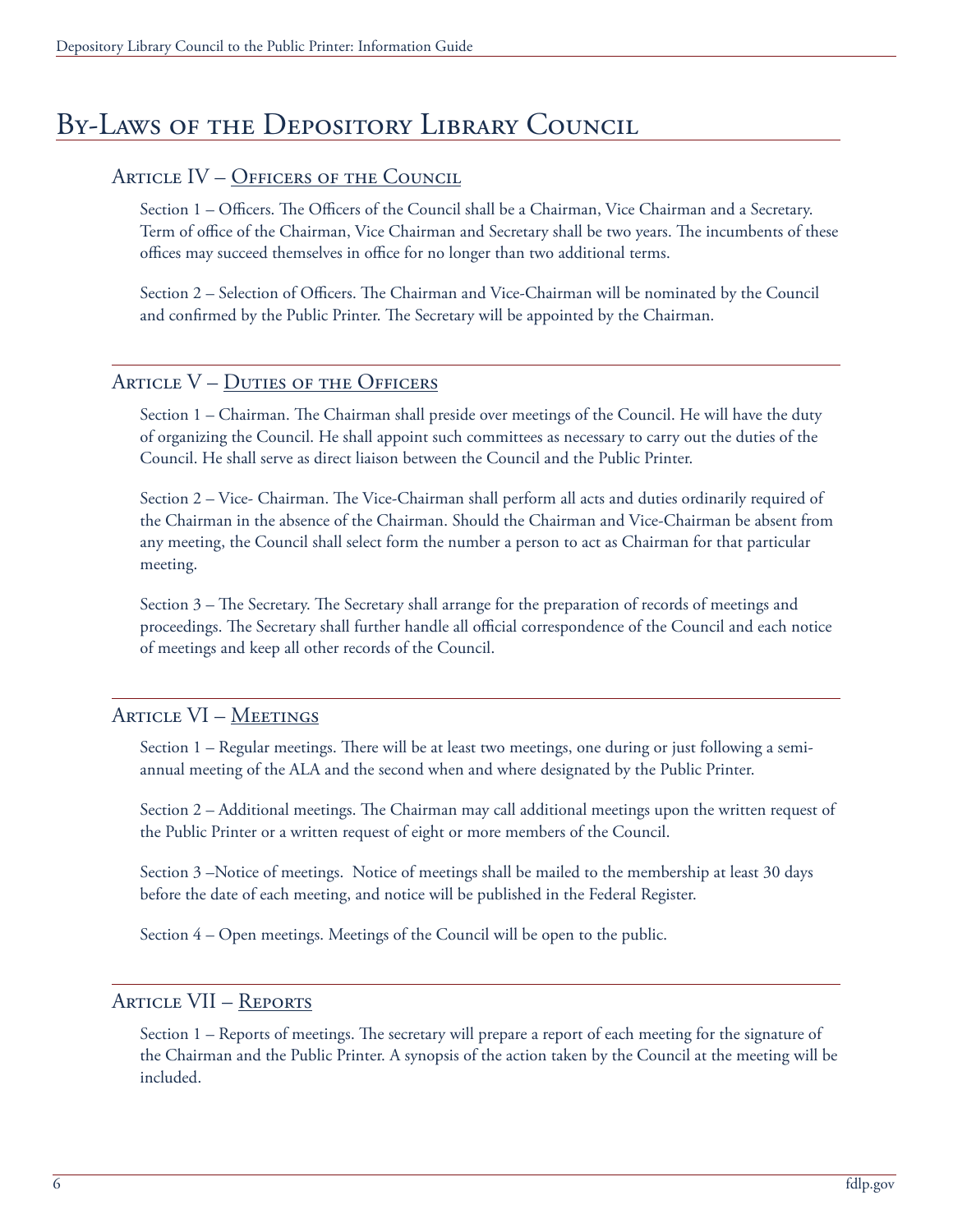## By-Laws of the Depository Library Council

Section 2 – Annual reports. The Chairman shall present to the Public Printer an annual written report of the activities of the Council. Such reports shall be published and disseminated to the Council as soon as approved by the Public Printer. A copy of such approved Annual Report shall be forwarded to all Depository Libraries an be filed with the National Archives Records Service. This report will be listed in the Monthly Catalog and will be available for purchase.

#### Article VIII – Rules of Order

The rules contained in the latest edition of Robert's Rules of Order shall govern the meetings of the Council in all cases to which they can be applied and are not inconsistent with the charter or special rules of the Public Printer.

#### ARTICLE IX - AMENDMENTS

These by-laws may be amended by majority vote of the council at a duly constituted meeting.

Adopted 29 October 1974. (Storrs, Conn. 1975)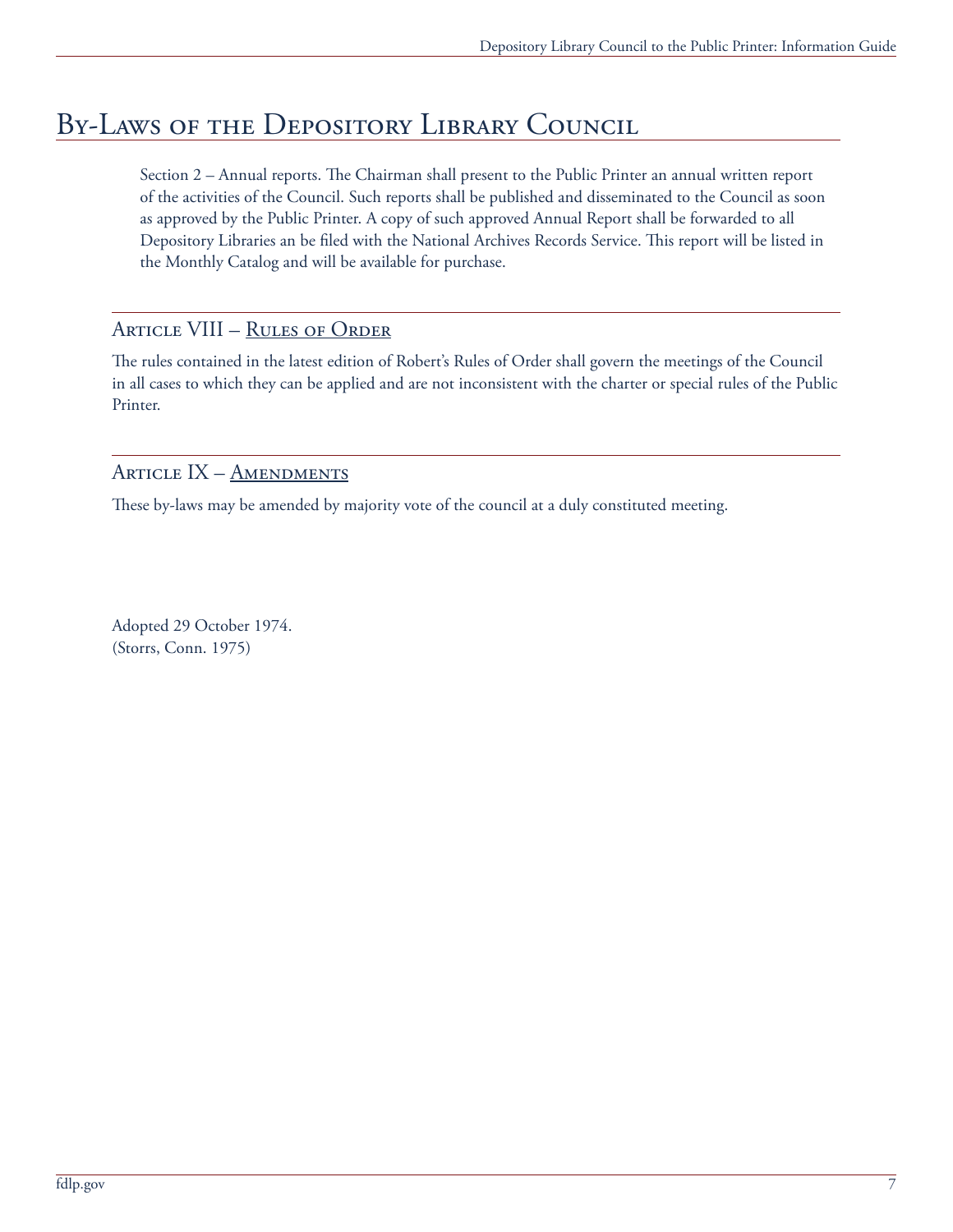## <span id="page-7-0"></span>Depository Library Council Charter (Historical)

The following statistics are provided and grouped by the areas in which the questions were posed on the survey. Results were compiled from the submissions of 1,199 depository libraries, or ninety-five percent of 1,257 depository libraries.

ARTICLE  $I - N$ AME

The official designation of the group established for depository library advice shall be called "The Depository Library Council to the Public Printer."

#### ARTICLE II – OBJECTIVES

The purpose of the Depository Library Council to the Public Printer is to provide advice on matters dealing with the Depository Library Program as provided in Title 44, U.S.C. The council will limit its work and recommendations to support of this Depository Library Program.

### Article III – Time

The Council will meet at least twice a year to carry out its objectives.

### Article IV – Report

The Council will report to the Public Printer of the United States.

#### Article V – Support

The Government Printing Office will provide the necessary financial support for the Library Council as determined by the Public Printer.

#### Article VI – Duties

The Council will advise the Public Printer and the Superintendent of Documents on matters relating to the Depository Library Program which is outlined in Chapter 19, Title 44, U. S. Code. This will include but not be limited to classification, distribution, cataloging, indexing, storage, availability and utilization of depository material and general administration of the Depository Library Program.

#### Article VII – Meeting

The estimated number of meetings of the Council is a minimum of two each year, approximately six months apart.